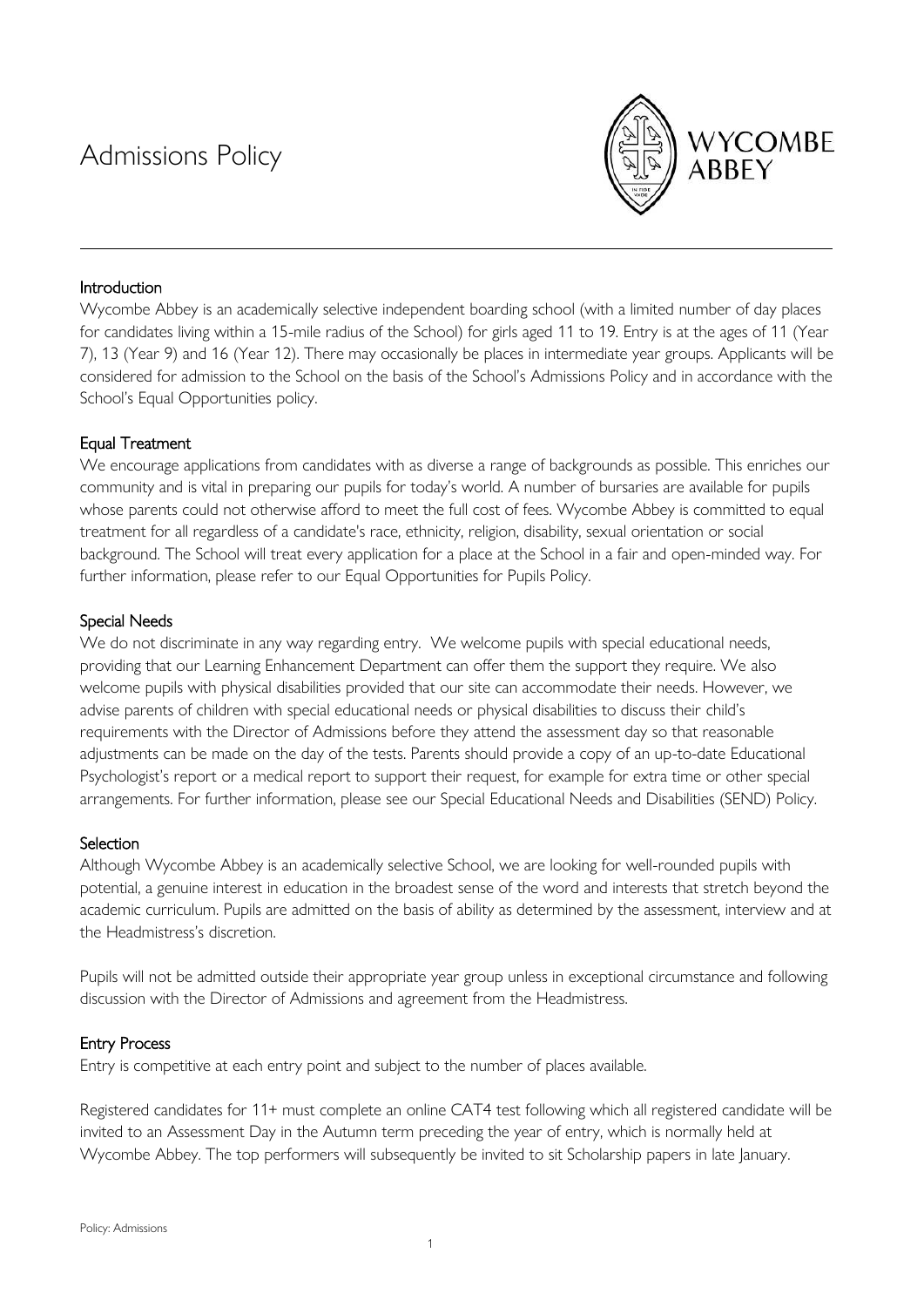Registered candidates for 13+ must complete an online CAT4 test in the Autumn term of the year preceding entry. Selected candidates will be invited to attend an Assessment Day in the Spring term, which is normally held at Wycombe Abbey. Those going forward to written examinations will be invited to sit either Wycombe Abbey standard papers or Wycombe Abbey Scholarship papers.

Each candidate's performance will be considered by the Headmistress, the Deputy Head (Academic) and the Director of Admissions; other appropriate staff members will be involved as required.

Entry at 16+ is competitive, subject to the number of places available, and is a two-stage process. Candidates are required to sit a UKiset test and submit their latest school report in the first instance. Successful applicants will then be invited to come to Wycombe Abbey for an interview and tests in the November prior to the year of entry.

A reference from every candidate's current school is also requested and checks undertaken to ensure fees at the current school have been paid. Checks will also be undertaken with reference to the UK Government's financial sanctions lists.

#### **Scholarships**

Academic and Music Scholarship and Exhibition awards are Honorary or of limited financial value but carry prestige. Tenure of an award will normally be for the scholar's entire career at Wycombe Abbey, but is subject to regular review and is conditional upon satisfactory progress and performance. Details of Scholarships available to both external and internal candidates are published on the School's website.

#### Acceptance of a Place

Places must be accepted and a deposit paid by the due date. The deposit will be off-set against the final invoice, or other sums, due to the School on leaving and any remaining balance will be repaid to the parents. Full details can be found with the standard Terms and Conditions available on the School's website.

#### Means-tested Bursaries

Wycombe Abbey is committed to broadening access to the School by offering means-tested bursaries to children of parents permanently resident in the UK to enable as many as possible of those who meet the School's entry criteria to take up a place. Families are asked to complete a Bursary Application Form and where applicable, both parents are required to provide proof of their income, assets and expenditure. The level of support varies according to parental need but can extend to full fee remission in cases of proven need and may sometimes also provide for additional expenses. All applicants' families will be visited at home by an external, independent assessor appointed by the School. Bursaries are always offered for 12 months at a time and reviewed annually. The family is required to provide fresh information about its circumstances for every year that their child attends the School.

#### Siblings

Many siblings join us at Wycombe Abbey. However, admission is not automatic and there may be occasions when the School judges that a sibling is likely to thrive better in a different academic environment.

#### Overseas Applicants

We welcome overseas applicants at Wycombe Abbey, provided they have an appointed guardian living in the UK with whom they can stay during Short and Long Leaves from School or in case of an emergency. Candidates are expected to undergo the same entry and assessment processes as UK-based applicants. For further information on our English Language requirements, please see our EAL policy.